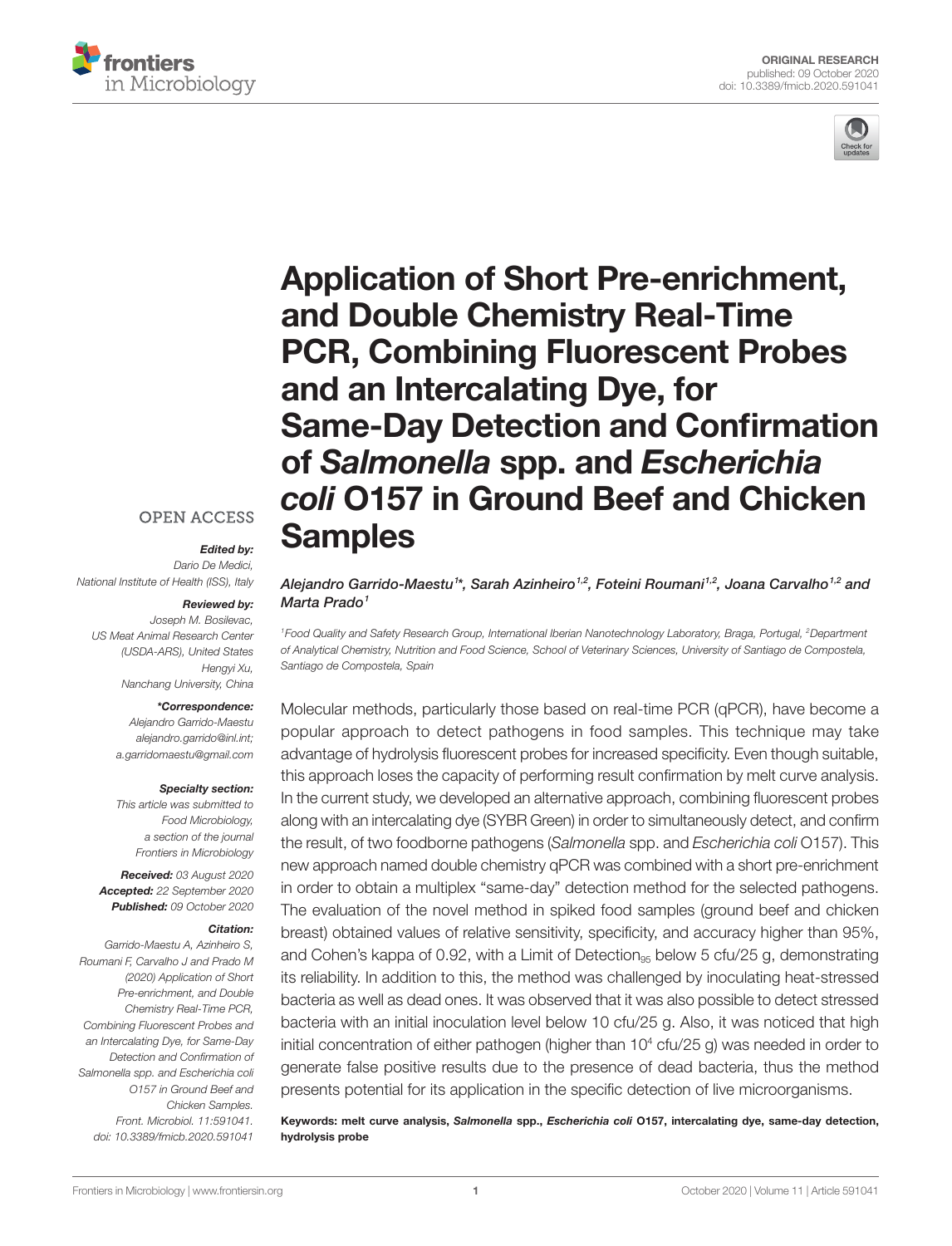# INTRODUCTION

Molecular methods, particularly those based on DNA amplification, have become a very popular approach when fast and accurate results are needed in the food industry. Real-time PCR (qPCR) is one of the most widely accepted techniques, due to its high sensitivity, specificity, and capacity to detect the amplified fragments in real time without the need of additional manipulation [\(Kokkinos](#page-7-0)  [et al., 2014](#page-7-0); [Chapela et al., 2015\)](#page-7-1). Also, it can take advantage of fluorescent probes for improved specificity. Out of these, the most commonly implemented are hydrolysis probes, due to their relatively simple design and reduced cost. A limitation of these probes is that melt curve analysis cannot be performed as the probe is degraded in the process of amplification. This issue may be overcome by selecting a hybridization probe instead, like the molecular beacons (MBs) or "adjacent probes" [\(Marras](#page-7-2)  [et al., 2006\)](#page-7-2), but their design, particularly in the case of the MB, tends to be more complex as not only the specific target sequence has to be considered, but also the stem and the secondary structure formed [\(Zheng et al., 2015\)](#page-7-3), and the cost is higher. Additionally, in the melting values obtained only correspond to that of the probes, and not to the complete amplified fragment ([O'Grady et al., 2008](#page-7-4); [Chakravorty et al., 2010](#page-6-0)).

Nowadays, foodborne pathogens continue to be a major threat for human health. Among them, two of the most commonly reported bacterial pathogens are *Salmonella* spp. and Shiga Toxin-Producing *Escherichia coli* (STEC). According to the European Food Safety Authority, in 2017 a total of 91,662 confirmed salmonellosis cases were reported in Europe, as well as 6,073 STEC infections, being serogroup O157 the most commonly reported (31.9%). Overall the hospitalization rate was around 40%, what further highlights the health and economic impact of these pathogens [\(EFSA and ECDC, 2018](#page-7-5)).

Current reference methods for the detection of these bacteria in food samples are culture-based. Among these, the most extended ones are those described by the ISO and the FDA ([ISO, 2002](#page-7-6), [2003;](#page-7-7) [Andrews et al., 2011;](#page-6-1) [Feng et al., 2011](#page-7-8)). It is worth to mention that the FDA also provides a molecularbased method for the detection of *E. coli* O157:H7. All these methods have demonstrated to be highly reliable, and in the particular case of *E. coli*, novel approaches were included in the method such as immunomagnetic separation to concentrate specific serotypes, or implementation of qPCR for accurate detection, but lacks the capacity of result confirmation by melt curve as commented above. It may also be noted that all the mentioned reference methods begin with a sample enrichment/pre-enrichment what generates an overall delay of the results regardless the implementation of qPCR or not. A high number rapid methods have been reported, many based on PCR/qPCR, and even included in multi-center validation trials, but they still rely on sample enrichment to increase the concentration of the target bacteria to detectable numbers, what in the best case scenario makes them next-day detection approaches ([Abdulmawjood et al., 2003,](#page-6-2) [2004](#page-6-3); [Malorny et al., 2003,](#page-7-9) [2004](#page-7-10); [Cheng et al., 2009](#page-7-11), [2015\)](#page-7-12). In this sense, recent studies have reported that an appropriate sample pre-treatment can significantly reduce the time of analysis by directly tacking the major bottleneck, the enrichment step. In the study published by [Fachmann et al. \(2017\),](#page-7-13) they indicated that a short pre-enrichment (SpEn; 3 h) could allow for a sensitive detection of *Salmonella* spp. in meat samples. Likewise, [Garrido-Maestu et al. \(2020\)](#page-7-14) followed a similar approach and also demonstrated that the methodology could be applied, with minor modifications, for the rapid detection of *E. coli* O157 in meat and salad samples. These studies provide real same-day detection of the pathogens, but have only targeted one single bacterial species, thus presenting a lower throughput.

In the current study, the development of a same-day detection methodology based on SpEn for the simultaneous detection of *Salmonella* spp. and *E. coli* O157 was developed. Additionally, the multiplex detection of the bacteria was performed by a novel qPCR approach named double chemistry (DC-qPCR) as it combines hydrolysis probes along with an intercalating dye (SYBR Green) in order to simultaneously detect and confirm the results.

# MATERIALS AND METHODS

# Bacterial Strains and Culture Media

*Escherichia coli* O157 WDCM 00014 and *Salmonella* Typhimurium WDCM 00031 (World Data Centre for Microorganisms) were selected as the reference strains for spiking experiments. Fresh cultures of both bacteria were prepared inoculating one single colony in 4 mL of Nutrient Broth (NB, Biokar diagnostics S.A., France) and incubated overnight at 37°C. After incubation, 100-fold serial dilutions were performed and plated on Tryptic Soy Agar (TSA, Biokar diagnostics S.A., France). The plates were incubated overnight at 37°C and counted to obtain a reference value of viable bacteria.

The sample SpEn was performed in buffered peptone water (BPW, Biokar diagnostics S.A., France) supplemented with 0.4% (w/v) of Tween 80 (Sigma-Aldrich, St. Louis, United States). The confirmation of the results obtained by the molecular method was performed by a culture-based approach. To this end, for the confirmation of *Salmonella* spp. Rappaport Vassiliadis Soya (RVS, Biokar diagnostics S.A., France), xylose lysine deoxycolate (XLD, Biokar diagnostics S.A., France), and ChromAgar™ *Salmonella* Plus (CHROMagar Microbiology, Paris, France) were used. Regarding *E. coli* O157, the media used were modified Tryptic Soy Broth with novobiocin (mTSBn, Biokar diagnostics S.A., France), Sorbitol MacConkey with Cefixime and Tellurite (CT-SMAC, Sigma-Aldrich, St. Louis, United States), and ChromAgar™ O157 (CHROMagar Microbiology, Paris, France). Details about the procedure followed are provided below in M&M 2.6.

# Short Pre-enrichment

Two different food samples were included in the current study, ground beef and chicken breast. The protocol of analysis followed was adapted from [Garrido-Maestu et al. \(2020\).](#page-7-14) Briefly, 25 g were mixed with 25 mL of BPW, with 0.4% of Tween 80, pre-warmed at 37°C in a filter bag for stomacher, the matrix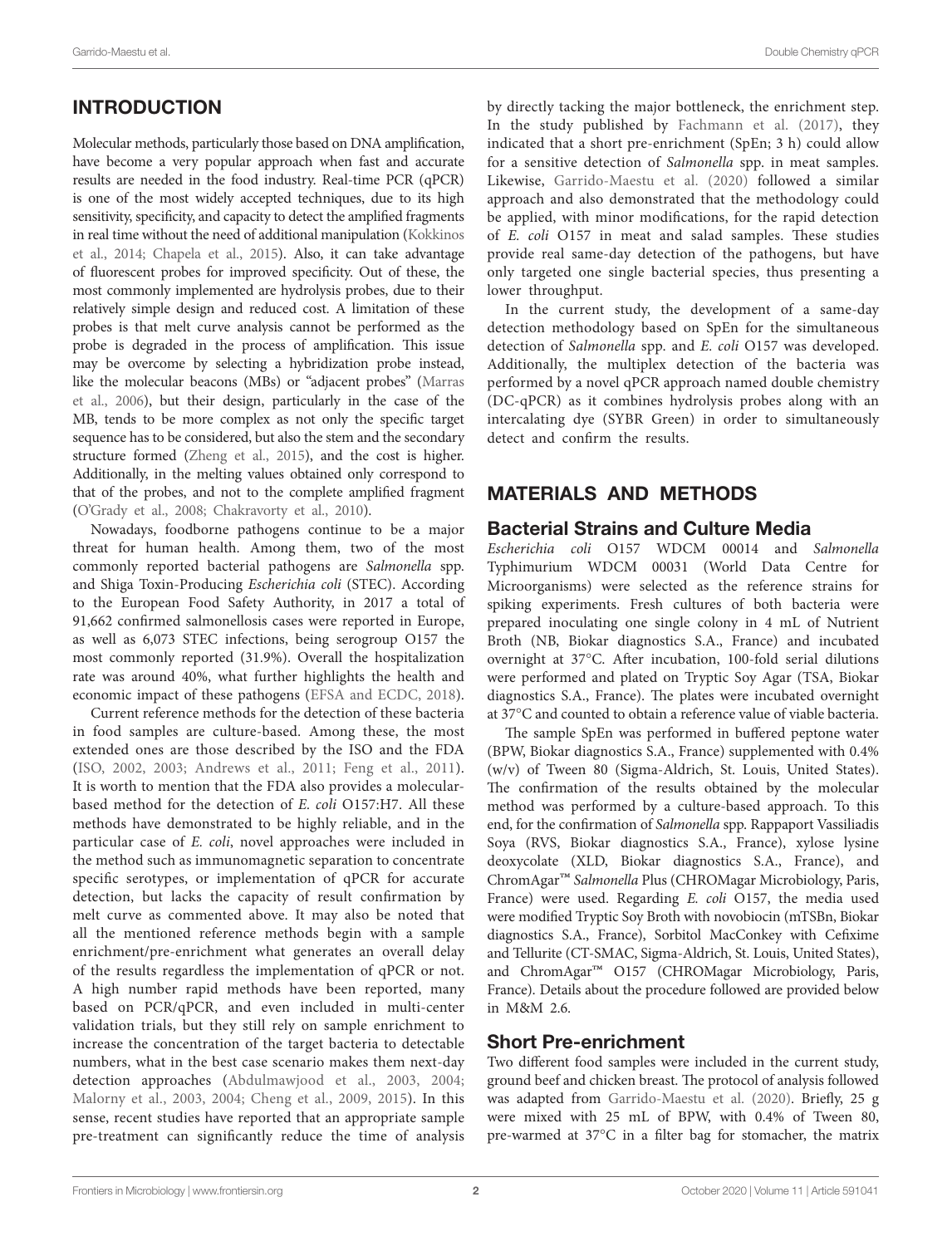|                | Sequence $(5' \rightarrow 3')$       | <b>Modification</b>      | Reference                      |  |
|----------------|--------------------------------------|--------------------------|--------------------------------|--|
| ttr-P3F        | GGC TAA TTT AAC CCG TCG TCA G        |                          |                                |  |
| ttr-P3R        | GTT TCG CCA CAT CAC GGT AGC          |                          | (Garrido-Maestu et al., 2018b) |  |
| ttr-P3P        | AAG TOG GTC TOG COG TOG GTG          | NED/MGBNFO               |                                |  |
| $O157$ -rfbE-F | TCA ACA GTC TTG TAC AAG TCC AC       | $\overline{\phantom{a}}$ |                                |  |
| $O157$ -rfbE-R | ACT GGC CTT GTT TCG ATG AG           |                          | (Garrido-Maestu et al., 2020)  |  |
| $O157$ -rfbE-P | ACT AGG ACC//GCA GAG GAA AGA GAG GAA | FAM/ZEN/IABKFO           |                                |  |
| NC-IAC-F       | AGT TGC ACA CAG TTA GTT CGA G        |                          |                                |  |
| NC-IAC-R       | TGG AGT GCT GGA CGA TTT GAA G        |                          | (Garrido-Maestu et al., 2019)  |  |
| IAC-P          | AGT GGC GGT//GAC ACT GTT GAC CT      | YY/ZEN/IABkFO            | (Garrido-Maestu et al., 2018a) |  |

#### <span id="page-2-0"></span>TABLE 1 | Primers and probes.

*YY, Yakima Yellow; IABkFQ, Iowa Black®FQ; ZEN (secondary, internal quencher) are trademarks from IDT.*

was hand-massaged and incubated at 37°C for 3 h with constant agitation (200 rpm). After the 3 h, the enriched sample was recovered from the filter side to remove large food particles, and centrifuged at  $8,960$  g for 10 min, the supernatant was discarded, and the pellet was resuspended in 45 mL of protease buffer, and incubated horizontally at 37°C for 10 min at 200 rpm. After digestion, the samples were centrifuged as described above. The pellet was resuspended in 45 mL of washing buffer. This was followed by a new centrifugation step at 8,960 *g* for 10 min. The new pellet was recovered in 1.5 mL of washing buffer, transferred to a clean tube, and centrifuged at 11,000 *g* for 5 min. Finally, the bacterial pellet was rinsed with 1 mL of phosphate buffered saline (PBS), and centrifuged once more at 11,000 *g* for 5 min. The clean pellet was used for DNA extraction.

# DNA Extraction

The protocol described by [Garrido-Maestu et al. \(2020\)](#page-7-14) was followed. The bacterial pellet recovered after the SpEn was resuspended in 200 <sup>μ</sup>L of 6% Chelex®100 (w/v; Bio-Rad Laboratories, Inc., United States), supplemented with 25 μL of Proteinase K (Macherey-Nagel, Düren, Germany), incubated at 56°C for 15 min, and this was followed by a thermal lysis at 99°C for 10 min. Both incubation steps were performed with constant agitation at 1,400 rpm in a Thermomixer comfort (Eppendorf AG, Germany). Finally, the samples were centrifuged at  $11,000$  g at  $4^{\circ}$ C for 5 min, and the supernatants were transferred to new clean tubes and sterile tubes for storage at 4°C until analysis.

# Multiplex DC-qPCR

The detection of both bacterial pathogens was performed by multiplex qPCR. To this end, the detection of *Salmonella* spp. was performed targeting the *ttr* gene with the primers (200 nM) and probe (150 nM) described by [Garrido-Maestu et al. \(2017\)](#page-7-15), regarding *E. coli* O157, and the *rfbE* gene ([Garrido-Maestu](#page-7-14)  [et al., 2020](#page-7-14)) was targeted (500 nM primers and 250 nM probe). In addition to these, a non-competitive internal amplification control (IAC) was also included to avoid false negative results due to reaction inhibition (100 nM primers and probe, and  $7 \times 10^3$  copies of IAC DNA; Garrido-Maestu et al., 2019). All primers and probes were purchased from Integrated DNA Technologies (Integrated DNA Technologies Inc., Leuven, Belgium), and are provided in **[Table 1](#page-2-0)**.

The qPCR was performed in a final reaction volume of <sup>20</sup> <sup>μ</sup>L, composed of 10 <sup>μ</sup>L of TaqMan®Fast Advanced Master Mix supplier (Applied Biosystems™, Foster City, CA, USA), with the primer/probe concentrations specified above, 1 μL of 10X Sybr Geen I dissolved in DMSO (SG, Invitrogen™, Carlsbad, CA, United States), and 3 μL of template DNA, and the remaining volume was filled with sterile milliQ water.

The thermal profile consisted of a uracil-DNA glycosylase (UDG) treatment for 2 min at 50°C. This was followed by 2 min at 95°C for polymerase activation, and then 40 cycles of dissociation at 95°C for 1 s, and annealing-extension at  $61^{\circ}$ C for 20 s. This was continued by a melt curve stage, where the temperature was increased to 95°C for 1 s, decreased to 70°C for 20 s, and increased back to 95°C at a rate of 0.1°C/s. The analysis was performed in a QuantStudio 5 real-time PCR system with the QuantStudio<sup>™</sup> Design and Analysis Software v1.4.3 (Applied Biosystems™, Foster City, CA, United States). Positive samples will be considered those providing amplification of the corresponding fluorophore, and with a melting peak at the expected temperature. In the same way, negative samples will lack amplification of the specific fluorophores and/or will not present the expected melting peak, in addition of having amplification for the NC-IAC with its own specific melting peak.

Correct performance of the novel approach was confirmed evaluating the amplification efficiency and the dynamic range of the multiplex reaction using 10-fold dilutions of pure bacterial DNA mixed in equal concentrations. Three biological replicates with three technical replicates for each concentration were analyzed (total of nine data for each point). The amplification efficiency was calculated with the following formula:  $E = 10^{-1/b-1}$ , where "*E*" is the efficiency, and "b" the slope of the curve obtained ([González-Escalona et al., 2009](#page-7-17)).

# Confirmation Procedure

A total of 100 μL of the SpEn were transferred to 10 mL of RVS and mTSBn, which were incubated at 42 and 37°C overnight respectively. After selective enrichment, a loopful of RVS was streaked on XLD and ChromAgar™ *Salmonella*. O157. All plates were incubated overnight at  $37^{\circ}$ C, and screened the following day for typical colonies of the corresponding pathogen.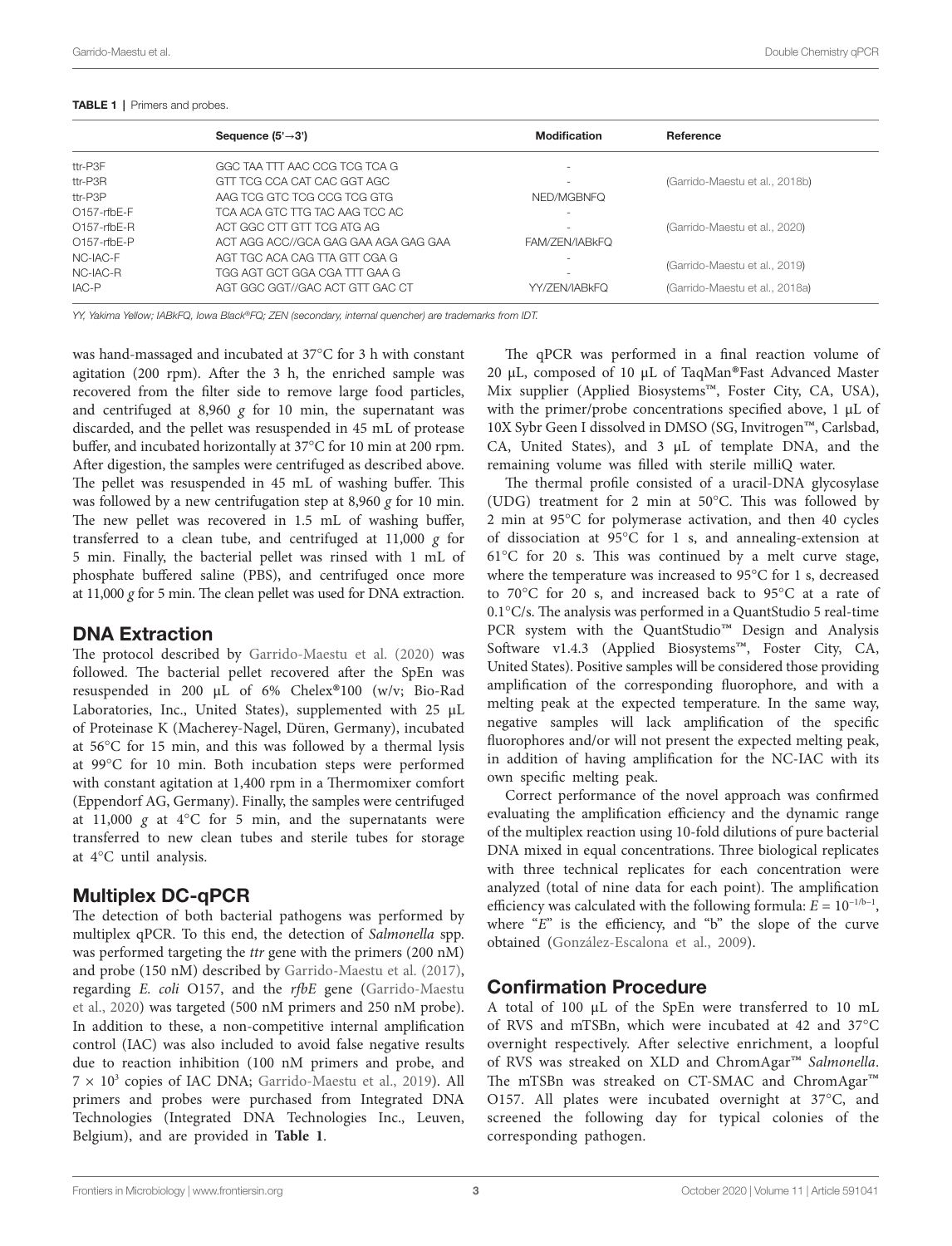# Evaluation of the Methodology

The evaluation of the proposed method was performed in spiked food samples. The 95% Limit of Detection  $(LOD_{95})$  was determined. This was followed by the evaluation of its fit-for-purpose attending to its relative sensitivity, specificity, and accuracy (SE, SP, and AC), as well as its positive and negative predictive values (PPV/NPV) and its Cohen's kappa (*k*). The determination of all this parameters is detailed below.

#### Ninety-Five Percent Limit of Detection

The LOD<sub>95</sub> was calculated according to Wilrich and Wilrich [\(2009\)](#page-7-20). Thirty-two samples were spiked, 16 with each pathogen. The samples were divided in four groups of four samples, and each group was inoculated with decreasing concentrations of the corresponding pathogen, with the goal of reaching a concentration with positive and negative results (starting from an inoculation level between 10 and  $10 \times 10$  cfu/25 g, down to a range between 1 and 10 cfu/25 g). The spiking was performed from fresh cultures prepared as detailed in M&M 2.1, as well as the serial dilutions and plating to determine the reference values of viable bacteria.

#### Fit-for-Purpose

Additional samples were inoculated with different concentrations in order to evaluate the performance of the method. These were classified attending to the obtained and expected result as positive/negative agreements if they match the expected result (PA/NA) or deviations if they did not match (PD/ND). These data obtained were used for the calculation of the relative sensitivity, specificity, and accuracy (SE, SP, and AC), along with the PPV/NPV and the Cohen's *k*, as described elsewhere ([Tomas et al., 2009;](#page-7-21) [Anderson et al., 2011;](#page-6-4) [NordVaL, 2017](#page-7-22)).

# Extended Study

#### Stressed Bacteria

In order to determine the performance of the methodology in a more realistic scenario, two sets of four samples were inoculated with thermally stressed bacteria. These were generated diluting 1/100 in PBS a fresh culture, prepared as described in M&M 2.1, and then heat-treat the dilution at 60°C for 10 min with constant agitation (1,000 rpm). The stressed bacteria were 100-fold serially diluted and inoculated at a final concentration below 10 cfu/25 g. A set of four-spiked samples were stored refrigerated (4–8°C) for 24 h, and another four were stored for 48 h. On the corresponding day, all samples were analyzed following the methodology described above.

## Dead Bacteria

A final test was conducted in order to determine the effect of dead target bacteria in the final result. To do so, both target species were inactivated. The protocol followed consisted on taking 1 mL of a fresh culture of the corresponding microorganism, prepared as described in M&M 2.1. This was centrifuged at 16,000 *g* for 5 min. The supernatant was eliminated, and the bacterial pellet was resuspended in 1 mL of isopropanol 70% and heated at 92°C for 15 min. Finally, the dead bacterial suspension was centrifuged again at 16,000 g for 5 min, the isopropanol was removed, and the pellet was resuspended in 1 mL of PBS. A loopful was streaked on TSA and incubated at 37°C for 24 h to assure correct inactivation of both pathogens. The dead bacteria were used to inoculate four pairs of samples, eight in total, with increasing concentrations ranging from  $10<sup>3</sup>$  to  $10<sup>6</sup>$  cfu/25 g. The results obtained were introduced in the LOD model of Wilrich and Wilrich, in order to determine which was the minimum bacterial concentration needed to generate a false positive result due to the presence of dead microorganisms.

# RESULTS

# Determination of the Amplification Efficiency of the Multiplex DC-qPCR

The calculation of the multiplex DC-qPCR efficiency obtained values of 92.9 and 94.8% for *ttr* and *rfbE*, respectively. Additionally, the  $R^2$  was determined to be 0.997 and 0.998. These results are graphically depicted in **[Figure 1A](#page-4-0)**. In **[Figures 1B](#page-4-0)**–**[D](#page-4-0)**, the amplification plots obtained for *ttr*, *rfbE* and SG can be observed, and their corresponding melting curves are depicted in **[Figure 1E](#page-4-0)**. As can be observed, the dynamic range for both targets corresponds to six decimal dilutions, from 12.8 ng/μL to 0.13 pg/μL. The melting temperature was experimentally determined to be  $77.7 \pm 0.6^{\circ}$ C and 73.0  $\pm$  0.5°C for *ttr* and *rfbE*, respectively.

# Evaluation of the Methodology Determination of the  $LOD_{95}$  for the DC-qPCR Combined With SpEn

The LOD<sub>95</sub> was statistically calculated with the model described by [Wilrich and Wilrich \(2009\)](#page-7-20). Similar values were obtained for both pathogens, 3.7 and 3.4 cfu/25 g for *Salmonella* spp. and *E. coli* O157, respectively, resulting in a combined LOD<sub>95</sub> of 3.6 cfu/25 g for the method.

#### Fit-for-Purpose

The fit-for-purpose was determined in a total of 78 samples, 48 ground beef and 30 chicken breast. All parameters got values higher than 89% as only one ND was obtained for each pathogen. Both deviations were obtained in chicken samples. The results were confirmed by a culture-based approach, but it is worth to highlight that, while it was possible to isolate typical colonies of *Salmonella* spp. from XLD and ChromAgar *Salmonella*, in the case of *E. coli* O157, whenever high background microflora was present in the food samples, it was not possible to perform the confirmation with CT-SMAC, and only ChromAgar O157 allowed to isolate typical colonies. The specific values obtained, for each pathogen, as well as the combined results for the overall method, are summarized in **[Table 2](#page-4-1)**.

# Extended Study

#### Stressed Bacteria

In order to obtain some insights about the capacity of the novel methodology to detect the pathogens of interest in a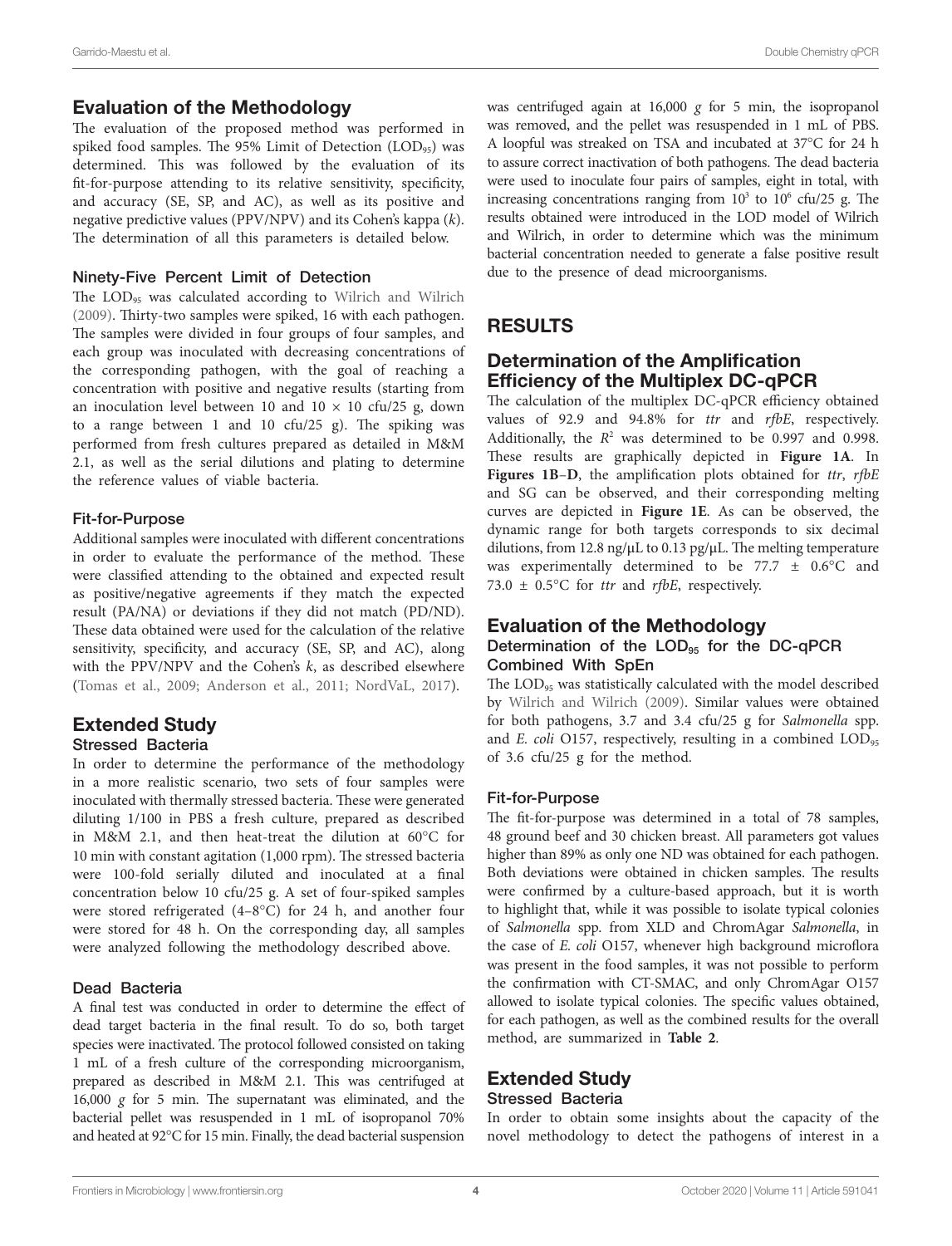<span id="page-4-0"></span>

FIGURE 1 | (A) Multiplex double chemistry qPCR (DC-qPCR) amplification efficiency. (B) *ttr* amplification plots. (C) *rfbE* amplification plots. (D) SG amplification plots. (E) Melt curves generated after multiplex DR-qPCR.

| Pathogen                 | $N^*$ | PD          | <b>NA</b> | <b>ND</b>      | PA | <b>SE</b> | <b>SP</b> | AC | <b>PPV</b> | <b>NPV</b> | к    | $\mathsf{LOD}_{\mathsf{q}\mathsf{s}}$<br>(ctu/25 g) |
|--------------------------|-------|-------------|-----------|----------------|----|-----------|-----------|----|------------|------------|------|-----------------------------------------------------|
| Salmonella<br>spp.       | 39    | 0           | 8         |                | 30 | 97        | 100       | 97 | 100        | 89         | 0.92 | 3.7                                                 |
| Escherichia<br>coli O157 | 39    | $\mathbf 0$ | 8         |                | 30 | 97        | 100       | 97 | 100        | 89         | 0.92 | 3.4                                                 |
| Combined<br>results      | 78    | $\mathbf 0$ | 16        | $\overline{2}$ | 60 | 97        | 100       | 97 | 100        | 89         | 0.92 | 3.6                                                 |

<span id="page-4-1"></span>TABLE 2 | Summary of the fitness-for-purpose for each pathogen and the combined method.

*N, total number of samples; PA, positive agreement; PD, positive deviation; NA, negative agreement; ND, negative deviation; SE, relative sensitivity; SP, relative specificity; AC,*  relative accuracy; PPV, positive predictive value; NPV, negative predictive value; k, Cohen's kappa, interpretation: 0.81-1.00 almost complete concordance according to Altman *[\(1991\)](#page-6-5) and [Anderson et al. \(2011\)](#page-6-4).* \* *The 78 samples corresponded to 48 ground beef and 30 chicken breast.*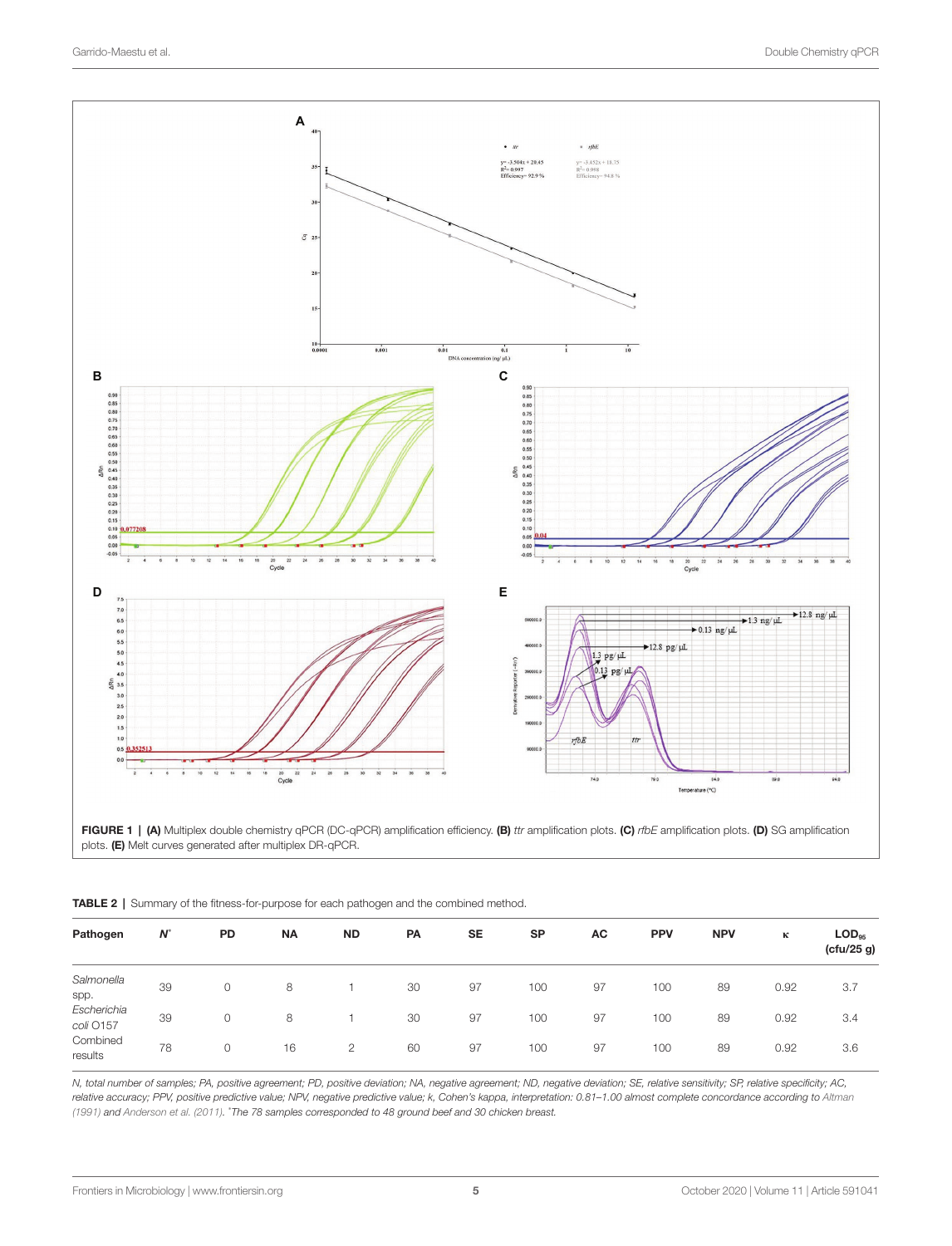real scenario, both bacteria were thermally stressed, and the spiked samples were stored under refrigeration for 24 and 48 h prior to analysis (four samples for each time point). The inoculation level for both pathogens was very low, 8 and 6 cfu/25 g of *E. coli* O157 and *Salmonella* spp., respectively. After 24 h of storage, three out of the four spiked samples were positive (75%). After 48 h, the number of positive samples for *Salmonella* spp. was still the same (three out of four, thus 75%), while only two were positive for *E. coli* O157 (50%).

### Dead Bacteria

The novel method was also tested spiking some samples, eight in total, with different concentrations of dead bacteria  $(10<sup>3</sup> - 10<sup>6</sup>$  cfu/25 g) in order to determine the effect of inactivated target pathogens on the molecular method. Applying the statistical approach described by [Wilrich and Wilrich \(2009\)](#page-7-20) for the LOD, it was calculated that  $3.9 \times 10^5$  and  $2.9 \times 10^5$  cfu/25 g of dead *Salmonella* spp. and *E. coli* O157 must be present in the original samples in order to obtain a PD linked to the presence of DNA from dead bacteria.

# **DISCUSSION**

In the current study, a novel method combining short pre-enrichment (SpEn) in order to have a same-day detection, along with a novel detection approach named double chemistry qPCR (DC-qPCR) was developed and evaluated. The SpEn has been reported to provide good results for the pathogens included in the current study, *Salmonella* spp. and *E. coli* O157 ([Fachmann et al., 2017;](#page-7-13) [Garrido-Maestu et al., 2020](#page-7-14)), but no method was reported to attempt the simultaneous detection of both bacteria. In the current study, taking our previous findings dealing with the short-enrichment of *E. coli* O157 as a starting point, we have proceeded to tackle this issue by modifying the enrichment broth selected in order to select one more suited for both microorganisms. Regarding the DC-qPCR, we took advantage of the higher specificity provided by the hydrolysis probes, along with the capacity of SYBR Green I to bind double-stranded DNA and so to later perform melt curve analysis to confirm the results obtained. The combination of fluorescent probes with intercalating dyes has been previously described, but never tested for the detection of foodborne pathogens [\(Lind et al., 2006;](#page-7-23) [Nagy et al., 2016](#page-7-24)).

Due to the fact that the final detection relies on DC-qPCR, first the effect of combining the different target primers and probes, along with those from a NC-IAC to rule out ND due to reaction inhibition, was assessed. The primers and probes selected to perform the multiplex detection of both pathogens, along with the NC-IAC, had been previously designed and tested by our research team. All three targets demonstrated to provide good results for their intended application in the corresponding original studies (detection of *Salmonella* spp., *E. coli* O157, and identify reaction inhibition) but were not tested in a multiplex format ([Garrido-Maestu et al., 2018a,](#page-7-19)[b](#page-7-18), [2019,](#page-7-16) [2020](#page-7-14)). For this reason, we proceeded to re-evaluate them in this format. The multiplex amplification efficiency calculated

for both targets was within range reported as acceptable (80–110%). Additionally, as expected, the implementation of the NC-IAC did not significantly affect, neither the amplification efficiency, nor the dynamic range covered for both targets. Finally, it was also confirmed that the peaks generated for the melt curve analysis were clearly distinguishable, thus suitable for the confirmation of each target (close to 5°C difference). Thus the DC-qPCR demonstrated to be a suitable alternative to simply detecting foodborne pathogens based on hydrolysis probes, as can provide the added value of melting curve confirmation of the results.

Due to the fact that the food industry in constantly seeking for novel and more rapid methods to detect different pathogens, the novel detection approach was combined with SpEn, which has already been described to allow for same-day detection of *Salmonella* spp. and *E. coli* O157 in different types of foodstuffs ([Fachmann et al., 2017](#page-7-13); [Garrido-Maestu et al., 2020](#page-7-14)). The combined DC-qPCR with SpEn successfully allowed to accomplish the detection of both pathogens in one single working day, as after the initial pre-enrichment, the sample processing can be completed in roughly 1 h including the bacterial concentration, food left over proteolysis, sample clean-up, and DNA extraction. Additionally, economic cost of the sample treatment is relatively low as can be performed with a centrifuge, industrial proteases and the DNA extraction is performed by simple thermal lysis approach (Chelex). Furthermore, the results obtained in the process of evaluation (LOD95, the five quality parameters evaluated as well as the Cohen's *k*) compared favorably to those previously described performing simplex pathogen detection. It is worth to highlight that the values calculated for SE (97%) and *k* (0.92) fulfill the requirements stated in the NordVal regulation for the validation of alternative methods [\(NordVaL, 2017](#page-7-22)). Overall, only two NDs were detected, one for each pathogen and both corresponded to chicken samples. The deviation related with *E. coli* O157 may be related with the fact that the inoculation level was very close to that of the  $\text{LOD}_{95}$  (calculated to be 5 cfu/25 g), while in the case of *Salmonella* spp., it was noticed that the sample causing the deviation got amplification by the specific probe, but classified as negative due to low Tm (below 77°C). This may have been originated by leftover contaminants from the actual food sample (chicken) or from the chemicals/reagents used in the process of sample pre-treatment and DNA extraction (e.g., the surfactant).

The last part of the evaluation study for the DC-qPCR combined with the SpEn is consisted in the determination of the capacity of the method to recover and detected stressed microorganisms, as well as to evaluate the capacity of dead bacteria to generate PD. In the particular case of stressed pathogens, it was observed that the number of deviations for *E. coli* O157 increases along with storage time, while for *Salmonella* spp. the number of positive and negative samples remained the same. Even though a relative viability of these pathogens has been reported when stored refrigerated, or even after stressing conditions in different food products [\(Park et al.,](#page-7-25)  [1970;](#page-7-25) [Anassib et al., 2003](#page-6-6); [Barrera et al., 2007](#page-6-7)), it is worth to highlight that in the current study, the bacteria were submitted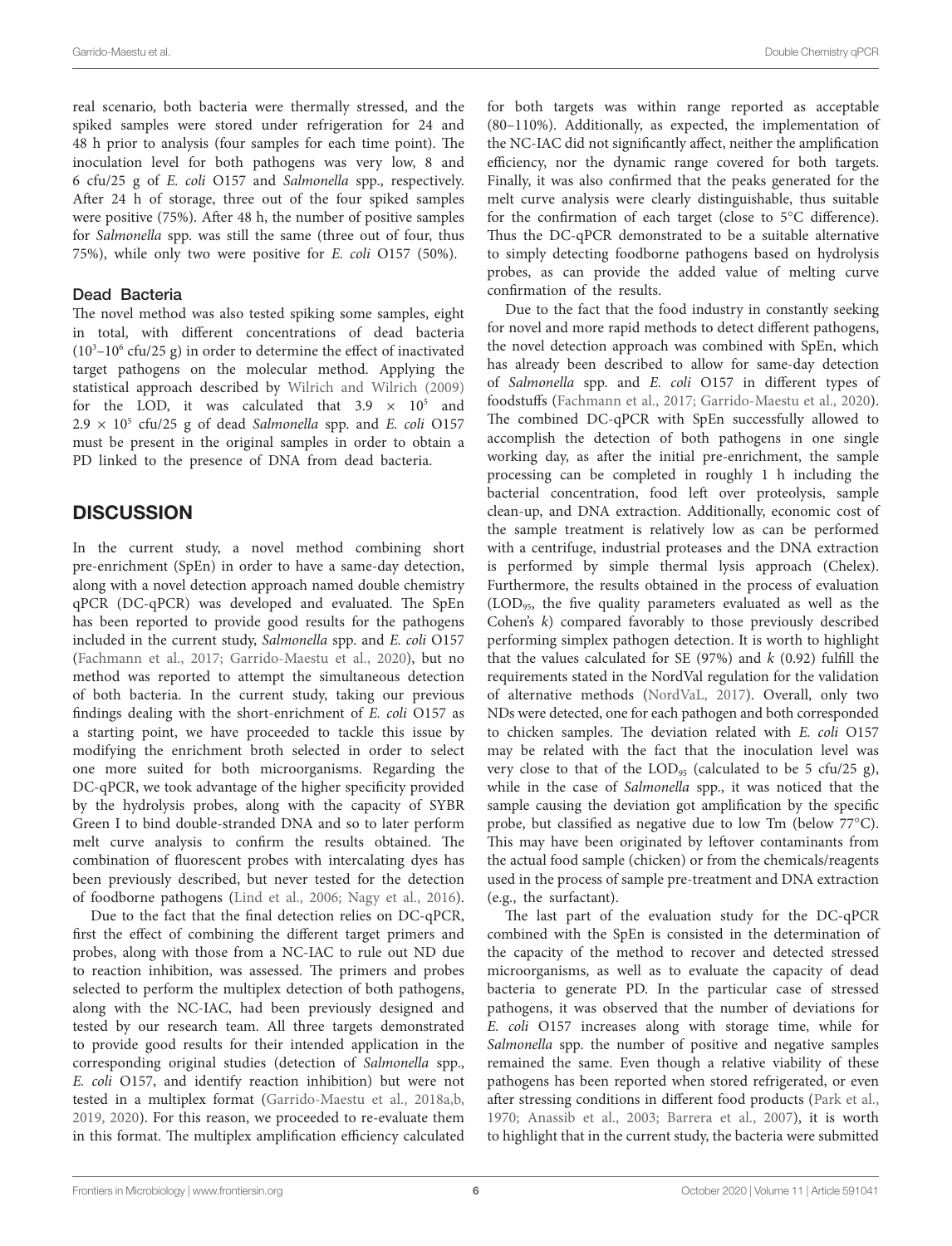to two different stressing conditions, first heat and later cold storage, this treatment combined with the low initial concentration  $(\langle 10 \text{ cfu}/25 \text{ g})$  may be behind the reduced detection of stressed bacteria.

Finally, the effect of dead bacteria on the DC-qPCR was also determined as PD due to the presence of dead microorganisms has been commonly regarded as a major limitation for the implementation of these types of methodologies in the food industry ([Postollec et al., 2011](#page-7-26); [Cangelosi and](#page-6-8)  [Meschke, 2014](#page-6-8)). It was statistically calculated that more than 105 cfu of dead bacteria must be present in the original sample, in order to generate a PD with a 95% confidence, and more than 10<sup>4</sup> for a 50% chance. It can be observed by these figures, food samples should be highly contaminated with dead bacteria in order to generate PD due to them, even though additional studies should be conducted, there are strong evidences to assume that only live pathogens will be detected following the described methodology. To the best of our knowledge, no other study has estimated the effect of dead bacteria in SpEn, but previous studies have investigated the capacity of other sample pre-treatments to remove free DNA. According to the studies of [Mann et al. \(2014\)](#page-7-27) and [Mayrl et al. \(2009\)](#page-7-28), application of the matrix lysis procedure allows to reduce 5 log the amount of free DNA, thus greatly reducing the possible interferences in the detection methodology. In the same way, the studies published by [D'Urso et al. \(2009\)](#page-7-29) and [Garrido-Maestu et al.](#page-7-18)  [\(2018b\)](#page-7-18) described a pre-treatment combined with filtration to remove dead microorganisms, and reported to be fully effective up to  $10^4$ - $10^5$  cfu/25 g. A study from Wang et al. (2013), indicated that 10<sup>6</sup> cells, or higher should be present in ground beef to generate positive result by qPCR due to dead microorganism. As it can be observed by the figures provided, the described method allowed to effectively detect viable bacteria in the same range of other previously published studies.

# **CONCLUSION**

In the present study, a novel qPCR approach combining the specificity of the hydrolysis probes, along with the capacity of the intercalating dyes for result confirmation, was developed.

## **REFERENCES**

- <span id="page-6-2"></span>Abdulmawjood, A., Bulte, M., Cook, N., Roth, S., Schonenbrucher, H., and Hoorfar, J. (2003). Toward an international standard for PCR-based detection of *Escherichia coli* O157–part 1. Assay development and multicenter validation. *J. Microbiol. Methods* 55, 775–786. doi: [10.1016/j.](https://doi.org/10.1016/j.mimet.2003.08.012) [mimet.2003.08.012](https://doi.org/10.1016/j.mimet.2003.08.012)
- <span id="page-6-3"></span>Abdulmawjood, A., Bulte, M., Roth, S., Schonenbrucher, H., Cook, N., Heuvelink, A. E., et al. (2004). Development, validation, and standardization of polymerase chain reaction-based detection of *E. coli* O157. *J. AOAC Int.* 87, 596–603. doi: [10.1093/jaoac/87.3.596](https://doi.org/10.1093/jaoac/87.3.596)
- <span id="page-6-5"></span>Altman, D. G. (1991). *Practical statistics for medical research*. New York: Chapman and Hall.
- <span id="page-6-6"></span>Anassib, T., El-Din, M. Z., and El-Sharoud, W. M. (2003). Viability of *Salmonella enterica* subsp. *enterica* during the preparation and cold storage of Egyptian soft cheeses and ice-cream. *Int. J. Dairy Technol.* 56, 30–34. doi: [10.1046/j.](https://doi.org/10.1046/j.1471-0307.2003.00072.x) [1471-0307.2003.00072.x](https://doi.org/10.1046/j.1471-0307.2003.00072.x)

This technique was successfully combined with a SpEn approach for the multiplex detection of *Salmonella* spp. and *E. coli* O157. The final method was successfully evaluated on inoculated chicken and ground beef samples, and demonstrated capable of detecting thermally stressed bacteria, as well as avoiding false positive results due to the presence of dead bacteria.

# DATA AVAILABILITY STATEMENT

The raw data supporting the conclusions of this article will be made available by the authors, without undue reservation.

# AUTHOR CONTRIBUTIONS

AG-M envisioned the study, supervised the work, analyzed the data, and wrote the original draft of the manuscript. SA, JC, and FR conducted the experimental part. MP helped in the data analysis and revised the manuscript. All authors contributed to the article and approved the submitted version.

# FUNDING

This work was supported by the Seafood Age project, which was co-financed by the Interreg Atlantic Area Program (EAPA\_758/2018) though the European Development Fund (ERDF), by the project Nanotechnology Based Functional Solutions (NORTE-01-0145-FEDER-000019), supported by Norte Portugal Regional Operational Program (NORTE2020), under the PORTUGAL 2020 Partnership Agreement, through the ERDF. SA was financed by Ph.D. grant of the Fundação para a Ciência e a Tecnologia (SFRH/BD/140396/2018).

# ACKNOWLEDGMENTS

The authors would like to thank Novozymes for kindly providing the Alcalase and Neutrase used in the present study to prepare the protease buffer.

- <span id="page-6-4"></span>Anderson, A., Pietsch, K., Zucker, R., Mayr, A., Muller-Hohe, E., Messelhausser, U., et al. (2011). Validation of a duplex real-time PCR for the detection of *Salmonella* spp. in different food products. *Food Anal. Methods* 4, 259–267. doi: [10.1007/s12161-010-9142-8](https://doi.org/10.1007/s12161-010-9142-8)
- <span id="page-6-1"></span>Andrews, W. H., Jacobson, A., and Hammack, T. (2011). Chapter 5: *Salmonella*. Available from: <https://www.fda.gov/food/laboratory-methods-food/bam-chapter-5-salmonella>
- <span id="page-6-7"></span>Barrera, O., Rodríguez-Calleja, J. M., Santos, J. A., Otero, A., and García-López, M. L. (2007). Effect of different storage conditions on *E. coli* O157:H7 and the indigenous bacterial microflora on lamb meat. *Int. J. Food Microbiol.* 115, 244–251. doi: [10.1016/j.ijfoodmicro.2006.10.053](https://doi.org/10.1016/j.ijfoodmicro.2006.10.053)
- <span id="page-6-8"></span>Cangelosi, G. A., and Meschke, J. S. (2014). Dead or alive: molecular assessment of microbial viability. *Appl. Environ. Microbiol.* 80, 5884–5891. doi: [10.1128/](https://doi.org/10.1128/AEM.01763-14) [AEM.01763-14](https://doi.org/10.1128/AEM.01763-14)
- <span id="page-6-0"></span>Chakravorty, S., Aladegbami, B., Burday, M., Levi, M., Marras, S. A. E., Shah, D., et al. (2010). Rapid universal identification of bacterial pathogens from clinical cultures by using a novel sloppy molecular beacon melting temperature signature technique. *J. Clin. Microbiol.* 48, 258–267. doi: [10.1128/JCM.01725-09](https://doi.org/10.1128/JCM.01725-09)